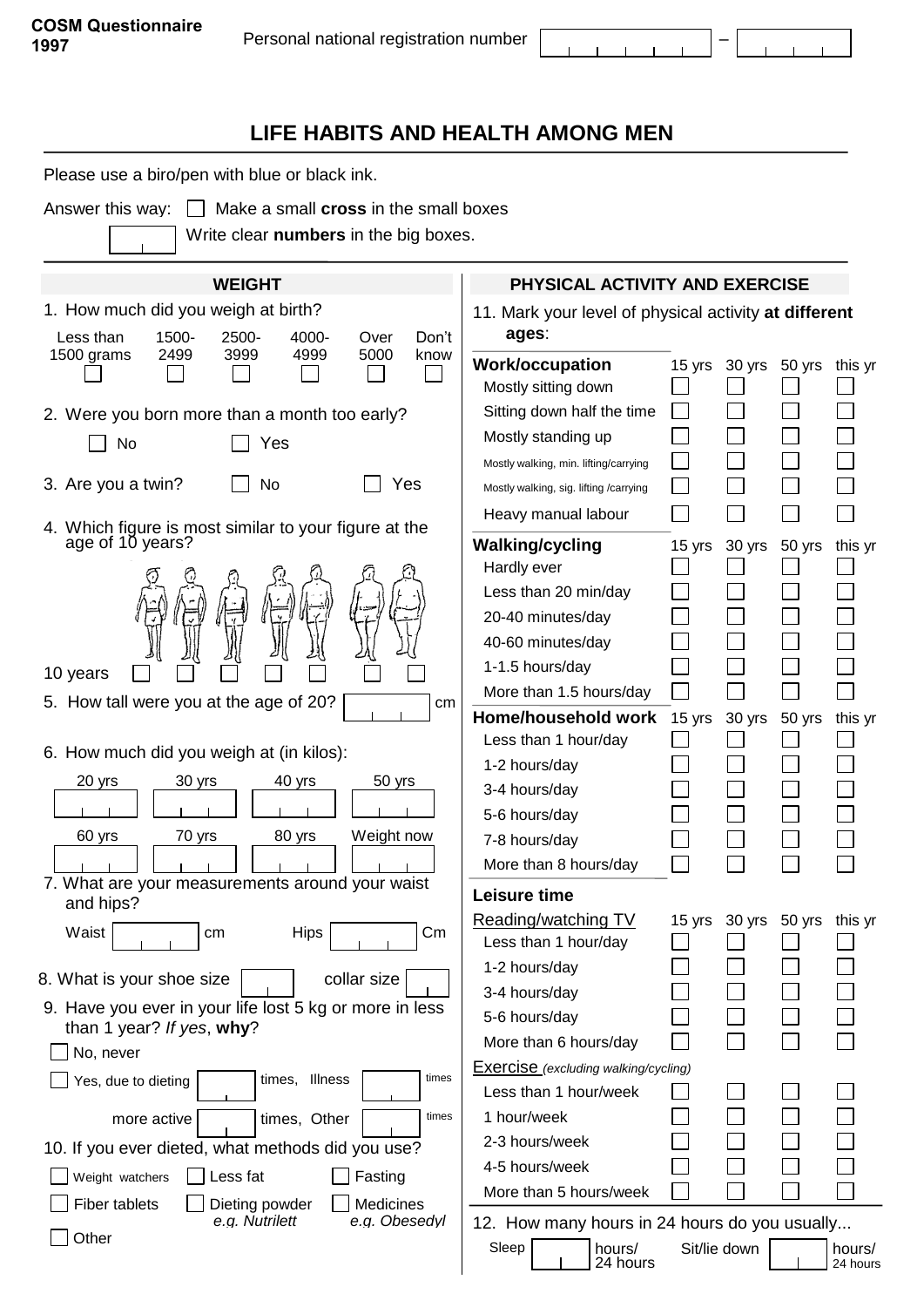## **DIETARY HABITS IN THE LAST YEAR**

13. How much do you drink/eat of the following:

| 1 glass=2 dl                                                                                                                                        | Per day or |                   | Per week                  |                     |  |  |  |
|-----------------------------------------------------------------------------------------------------------------------------------------------------|------------|-------------------|---------------------------|---------------------|--|--|--|
| Milk, skimmed (<0.5% fat)                                                                                                                           |            | glass/d           |                           | glass/w             |  |  |  |
| Milk, semi-skimmed (1.5% fat)                                                                                                                       |            | glass/d           |                           | glass/w             |  |  |  |
| Milk, whole (3% fat)                                                                                                                                |            | glass/d           |                           | glass/w             |  |  |  |
| Sour milk/yogurt, low-fat                                                                                                                           |            | glass/d           |                           | glass/w             |  |  |  |
| Sour milk/yogurt                                                                                                                                    |            | glass/d           |                           | glass/w             |  |  |  |
| Sodas and squashs (carbonated<br>and non-carbonated)                                                                                                |            | glass/d           |                           | glass/w             |  |  |  |
| Light beer                                                                                                                                          |            | glass/d           |                           | glass/w             |  |  |  |
| 1 cup=1.5 dl<br>Tea                                                                                                                                 |            | cups/d            |                           | cups/w              |  |  |  |
| Coffee                                                                                                                                              |            | cups/d            |                           | cups/w              |  |  |  |
| Sugar/honey                                                                                                                                         |            | Teasp.<br>lumps/d |                           | Teasp.<br>lumps/d   |  |  |  |
| Cheese                                                                                                                                              |            | slices/d          |                           | slices/w            |  |  |  |
| Cheese, reduced fat                                                                                                                                 |            | slices/d          |                           | slices/w            |  |  |  |
| Cottage cheese/quark                                                                                                                                |            | Table-<br>spoons  |                           | Table-<br>Spoons    |  |  |  |
| Crisp bread/hard bread                                                                                                                              |            | slices/d          |                           | slices/w            |  |  |  |
| White bread/white and rye bread                                                                                                                     |            | slices/d          |                           | slices/w            |  |  |  |
| Whole grain bread /<br>Whole meal bread                                                                                                             |            | slices/d          |                           | slices/w            |  |  |  |
| 14. How many slices of bread with butter/margarine<br>do you usually eat per day or per week?                                                       |            |                   |                           |                     |  |  |  |
| slices/day<br>the contract of                                                                                                                       |            |                   | slices/week               |                     |  |  |  |
| 15. How much butter/margarine do you usually<br>spread on your bread?<br>Very thin<br>Fairly thick<br>Thinly<br>None at all                         |            |                   |                           |                     |  |  |  |
| 16. What types of fat do you usually use?                                                                                                           |            |                   |                           |                     |  |  |  |
| Butter (80% fat)<br>Bregott (50% butter/50% marg)<br>Margarine spread (80% fat)                                                                     |            | Sand-<br>wiches   | Home-<br>made<br>dressing | For<br>cooking      |  |  |  |
| Margarine spread (40% fat)<br>Margarine (80% fat)<br>Olive oil<br>Rapeseed/canola oil<br>Cooking oil (corn, sunflower, soybean)<br>Liquid margarine |            |                   |                           | <br> <br> <br> <br> |  |  |  |
| I do not use any type of fat                                                                                                                        |            |                   |                           |                     |  |  |  |

17. On average, how often do you eat the following? *Mark only one cross on each line.*

| Times per month                    |   |         | week                          | day    |                |       |
|------------------------------------|---|---------|-------------------------------|--------|----------------|-------|
| <b>CEREALS</b>                     | 0 | $1 - 3$ | $1 - 2 \mid 3 - 4 \mid 5 - 6$ | 1      | $\overline{2}$ | $ 3+$ |
| Oatmeal                            |   |         |                               |        |                |       |
| Other porridge/gruel               |   |         |                               |        |                |       |
| Cereals/müesli                     |   |         |                               |        |                |       |
| Spaghetti/macaroni                 |   |         |                               |        |                |       |
|                                    |   |         |                               |        |                |       |
| Pancakes/crepes                    |   |         |                               |        |                |       |
| Pizza<br>Rice                      |   |         |                               |        |                |       |
|                                    |   |         |                               |        |                |       |
| Wheat or oat bran                  |   |         | week                          |        | day            |       |
| Times per month<br>MEAT            | 0 | $1 - 3$ | $1 - 2 \mid 3 - 4 \mid 5 - 6$ | .<br>1 | $\overline{2}$ | 3+    |
| Minced meat (meatballs,            |   |         |                               |        |                |       |
| hamburger, mincemeat sauce)        |   |         |                               |        |                |       |
| Pork (steak/casserole)             |   |         |                               |        |                |       |
| Beef/veal (steak/casserole)        |   |         |                               |        |                |       |
| Sausage (fried/grilled/boiled)     |   |         |                               |        |                |       |
| Blood pudding/sausage              |   |         |                               |        |                |       |
| Liver/kidney                       |   |         |                               |        |                |       |
| Liver paté                         |   |         |                               |        |                |       |
| Cold cuts: meat/sausage            |   |         |                               |        |                |       |
| Times per month                    |   |         | week                          | day    |                |       |
| <b>POULTRY/FISH/EGG</b>            | 0 | $1 - 3$ | $1 - 2 \mid 3 - 4 \mid 5 - 6$ | 1      | $\overline{2}$ | 3+    |
| Chicken/other poultry              |   |         |                               |        |                |       |
| Herring/mackerel                   |   |         |                               |        |                |       |
| Salmon/whitefish/red char          |   |         |                               |        |                |       |
| Cod/saithe/fish sticks             |   |         |                               |        |                |       |
|                                    |   |         |                               |        |                |       |
| Caviar                             |   |         |                               |        |                |       |
| Shellfish (shrimp/crayfish)        |   |         |                               |        |                |       |
| Eggs/omelette<br>Time per month    |   |         | week                          | day    |                |       |
| POTATOES/CARROTS                   | 0 | $1 - 3$ | $1 - 2 \mid 3 - 4 \mid 5 - 6$ | 1      | 2              | 3+    |
| <b>Boiled potatoes</b>             |   |         |                               |        |                |       |
|                                    |   |         |                               |        |                |       |
| <b>Fried potatoes</b>              |   |         |                               |        |                |       |
| <b>French fries</b>                |   |         |                               |        |                |       |
| Carrots                            |   |         |                               |        |                |       |
| <b>Beetroots</b><br>Time per month |   |         | week                          |        | day            |       |
| <b>VEGETABLES</b>                  | 0 | $1 - 3$ | $1 - 2 3 - 4 5 - 6$           | 1      | 2              | 3+    |
| Lettuce/iceberg lettuce            |   |         |                               |        |                |       |
| Cabbage (white, red, Chinese))     |   |         |                               |        |                |       |
| Cauliflower                        |   |         |                               |        |                |       |
|                                    |   |         |                               |        |                |       |
| Broccoli/brussels sprouts          |   |         |                               |        |                |       |
| Tomato/tomato juice                |   |         |                               |        |                |       |
| Peppers                            |   |         |                               |        |                |       |
| Spinach                            |   |         |                               |        |                |       |
| Green peas                         |   |         |                               |        |                |       |
| Onion/leek                         |   |         |                               |        |                |       |
| Garlic                             |   |         |                               |        |                |       |
| Mixed vegetables                   |   |         |                               |        |                |       |
| Pea soup/beans/lentils             |   |         |                               |        |                |       |
| Soy bean products                  |   |         |                               |        |                |       |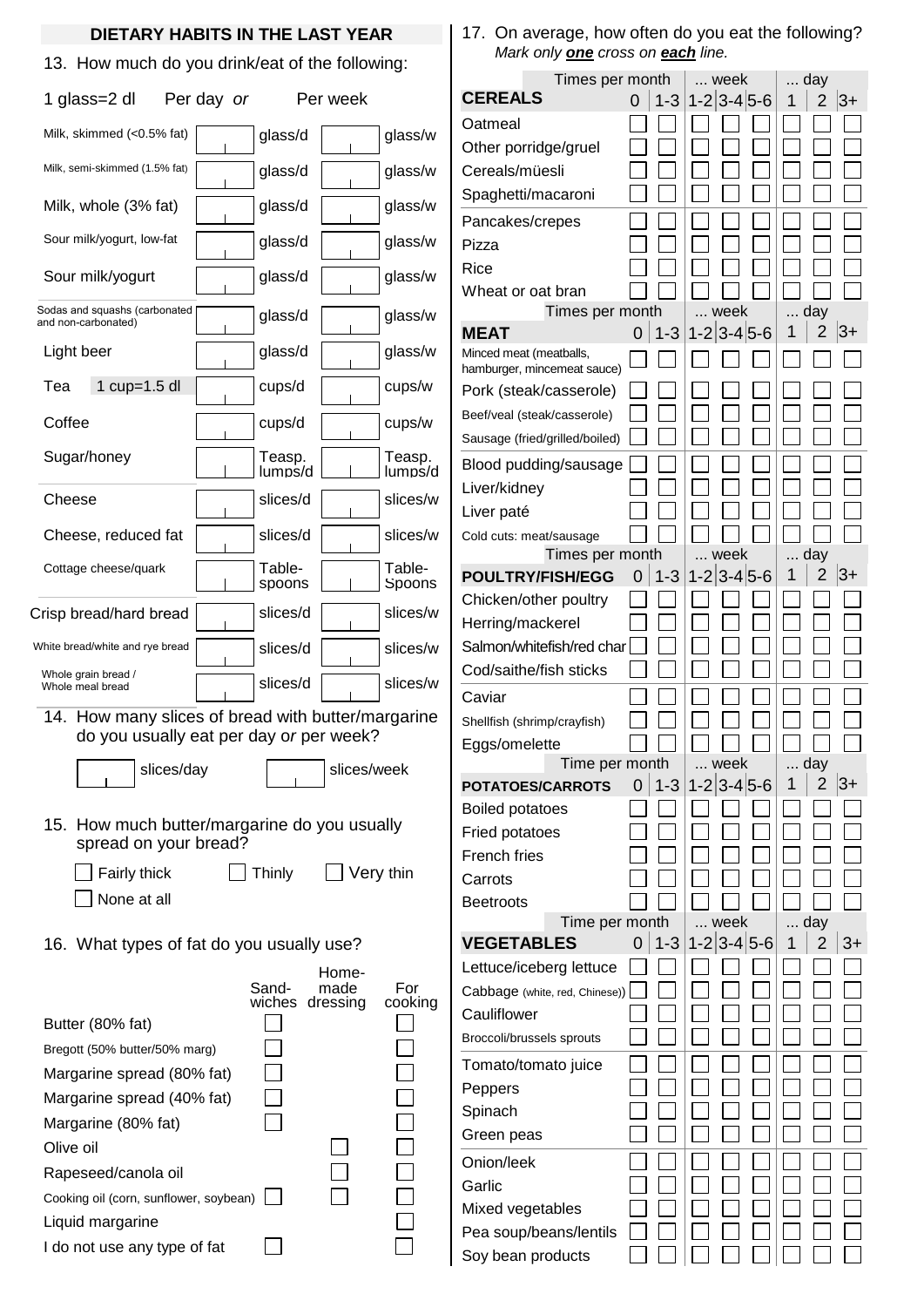| Times per month<br>week<br>day                              |                                       |                              | <b>DIETARY SUPPLEMENTS</b>                             |  |  |  |  |
|-------------------------------------------------------------|---------------------------------------|------------------------------|--------------------------------------------------------|--|--|--|--|
| <b>FRUITS/BERRIES</b>                                       | $ 1-3 1-2 3-4 5-6 $<br>$\overline{0}$ | $\overline{2}$<br>$ 3+$<br>1 | 22. Do you take vitamin, mineral or other supplements? |  |  |  |  |
| Orange/citrus fruits                                        |                                       |                              |                                                        |  |  |  |  |
| Orange/grapefruit juice                                     |                                       |                              | Yes, regularly<br>Yes, sometimes<br><b>No</b>          |  |  |  |  |
| Apple/pear                                                  |                                       |                              | If yes, how much<br>since when?<br>and                 |  |  |  |  |
| Banana                                                      |                                       |                              | Multivitamins<br>tablets<br>per week<br>yr             |  |  |  |  |
| Berries (fresh or frozen)                                   |                                       |                              | ,,<br>Vitamin C<br>yr                                  |  |  |  |  |
| Other fruits                                                |                                       |                              | ,,                                                     |  |  |  |  |
| Jam/marmalade/sauce                                         |                                       |                              | Vitamin E<br>yr                                        |  |  |  |  |
| Fruit fool/fruit soup                                       |                                       |                              | ,,<br>Vitamin $B_6$<br>yr                              |  |  |  |  |
| Times per month                                             | week                                  | day                          | ,,<br>Calcium<br>yr                                    |  |  |  |  |
| <b>CAKES/SWEETS ETC.</b>                                    | $ 1-3 1-2 3-4 5-6 $<br>$\mathbf 0$    | $\overline{2}$<br>$ 3+$<br>1 |                                                        |  |  |  |  |
| Buns/cookies                                                |                                       |                              | Fish oil<br>capsules<br>per week<br>yr                 |  |  |  |  |
| <b>Biscuits/wafers</b>                                      |                                       |                              |                                                        |  |  |  |  |
| Cakes/pastries                                              |                                       |                              | 23. Which of the following do you usually take?        |  |  |  |  |
| Chocolate                                                   |                                       |                              | Vitamineral<br>Enomdan<br>Vitaplex<br>Omnibionta       |  |  |  |  |
| Candy (not chocolate)                                       |                                       |                              | Ginseng<br>Selenium<br>Folic Acid<br>Vit B-complex     |  |  |  |  |
| Ice cream                                                   |                                       |                              | Q10<br>Oxigard<br>Gerimax<br>Beta-carotene             |  |  |  |  |
|                                                             |                                       |                              | Chromium                                               |  |  |  |  |
| Chips/popcorn/cheese puffs                                  |                                       |                              | Magnesium<br>Zinc<br>Protector                         |  |  |  |  |
| Nuts/almonds                                                |                                       |                              | Cernitol<br>Curbicin<br>Hyperiforce<br>Esbericum       |  |  |  |  |
| Light  <br>Salad dressing                                   |                                       |                              | Other<br>Ginseng<br>Garlic tablets<br>Echinacea        |  |  |  |  |
| Light<br>Mayonnaise                                         |                                       |                              | <b>HEALTH</b>                                          |  |  |  |  |
| Crème fraîche<br>Light $\Box$                               |                                       |                              | 24. How would you describe your general health?        |  |  |  |  |
| Cream                                                       |                                       |                              | Neither good/ nor bad                                  |  |  |  |  |
| Ketchup                                                     |                                       |                              | Very good<br>Good<br>Bad<br>Very bad                   |  |  |  |  |
|                                                             |                                       |                              |                                                        |  |  |  |  |
| 18. On average, how often do you eat fried food?            |                                       |                              | 25. Have you had any of the following diseases?        |  |  |  |  |
|                                                             |                                       | Rarely                       | State what year you had the first diagnosis            |  |  |  |  |
| Sausage/steak/pork chop<br>Fried in a pan                   | times/mon                             |                              | High blood pressure<br>yr 19                           |  |  |  |  |
| Fish fried in a pan                                         | ,,                                    |                              | yr 19<br>High cholesterol                              |  |  |  |  |
| Chicken/fillet/casserole<br>Fried in a pan                  | ,,                                    |                              | Blood clot (deep) in the leg<br>yr 19                  |  |  |  |  |
| Grilled/oven roasted chicken                                | ,,                                    |                              | Angina<br>yr 19                                        |  |  |  |  |
| Gravy/meat juice                                            | ,,                                    |                              | Heart attack<br>yr 19                                  |  |  |  |  |
|                                                             |                                       |                              | <b>Stroke</b><br>yr 19                                 |  |  |  |  |
| 19. What degree of browning do these foods usually<br>have? |                                       |                              | <b>Diabetes</b><br>yr 19                               |  |  |  |  |
|                                                             |                                       |                              | yr 19<br>Fracture of the wrist/vertebra/femur          |  |  |  |  |
| Light brown                                                 | <b>Brown</b>                          |                              |                                                        |  |  |  |  |
| Dark brown<br>20. How often do you drink alcohol?           | Charred                               |                              | Kidney stone<br>yr 19                                  |  |  |  |  |
| I have never had alcohol                                    |                                       |                              | Gallstone<br>yr 19                                     |  |  |  |  |
| I stopped drinking alcohol at the age of                    |                                       | yrs                          | yr 19<br>Cataract surgery                              |  |  |  |  |
|                                                             |                                       |                              | Urinary problems<br>yr 19                              |  |  |  |  |
| Times per month                                             | week                                  | day                          | 26. Has any of your parents or siblings had:           |  |  |  |  |
| I usually drink                                             | Never $ 0-1 2-3 1-2 3-4 5-6 $         | 2<br>$ 3+$                   | No Yes, Mother Father Siblings<br>Don't know           |  |  |  |  |
| Beer, class II (2.25-3.5% alcohol)                          |                                       |                              | How many                                               |  |  |  |  |
| Beer, class III (>3.5% alcohol)                             |                                       |                              | Colon cancer                                           |  |  |  |  |
| Wine                                                        |                                       |                              | Prostate cancer                                        |  |  |  |  |
| Strong wine                                                 |                                       |                              |                                                        |  |  |  |  |
| <b>Spirits</b>                                              |                                       |                              | Other cancer                                           |  |  |  |  |
| 21. How much do you drink on each occasion?                 |                                       |                              | Heart attack                                           |  |  |  |  |
| Wine<br>cl                                                  | Spirits<br>cl                         | <sub>C</sub>                 | Before 60 years old                                    |  |  |  |  |
| Beer                                                        |                                       |                              |                                                        |  |  |  |  |

*1 can of beer=33/50 cl, bottle of wine/spirits=75 cl, 1 dl=10 cl*